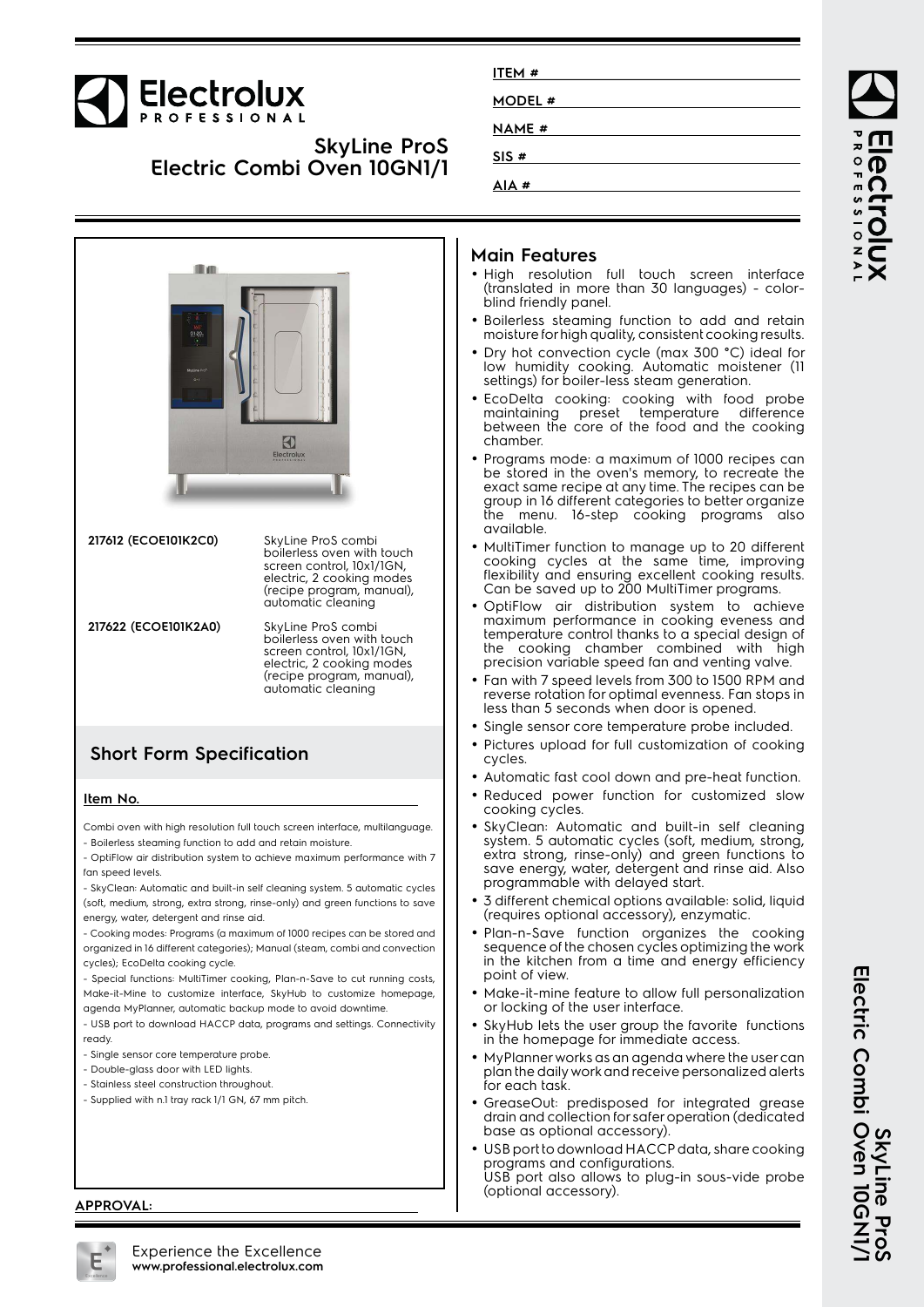

## **SkyLine ProS Electric Combi Oven 10GN1/1**

- Connectivity ready for real time access to connected appliances from remote and HACCP monitoring (requires optional accessory).
- Trainings and guidances supporting materials easily accessible by scanning QR-Code with any mobile device.
- Back-up mode with self-diagnosis is automatically activated if a failure occurs to avoid downtime.
- Automatic consumption visualization at the end of the cycle.

#### **Construction**

- Human centered design with 4-star certification for ergonomics and usability.
- Wing-shaped handle with ergonomic design and hands-free opening with the elbow, making managing trays simpler (Registered Design at EPO).
- Double thermo-glazed door with open frame construction, for cool outside door panel. Swing hinged easy-release inner glass on door for easy cleaning.
- Seamless hygienic internal chamber with all rounded corners for easy cleaning.
- 304 AISI stainless steel construction throughout.
- Front access to control board for easy service.
- IPX 5 spray water protection certification for easy cleaning.
- Supplied with n.1 tray rack 1/1 GN, 67 mm pitch.

### **Optional Accessories**

| • Water softener with cartridge and flow | <b>PNC 920002</b> |
|------------------------------------------|-------------------|
| meter for 6 & 10 GN 1/1 ovens (low-      |                   |
| medium steam usage - less than 2hrs      |                   |
| per day full steam)                      |                   |

- Water softener with cartridge and flow meter (high steam usage) PNC 920003  $\Box$
- Water softener with salt for ovens with automatic regeneration of resin PNC 921305 ❑
- • Resin sanitizer for water softener (921305) PNC 921306 ❑
- Wheel kit for 6 & 10 GN 1/1 and 2/1 GN oven base (not for the disassembled one) PNC 922003  $\Box$
- Pair of AISI 304 stainless steel grids, GN PNC 922017 1/1  $\Box$
- Pair of grids for whole chicken (8 per grid - 1,2kg each), GN 1/1 PNC 922036 ❑
- AISI 304 stainless steel grid, GN 1/1 PNC 922062  $\Box$
- Grid for whole chicken (4 per grid 1,2kg PNC 922086 each), GN 1/2 ❑
- External side spray unit (needs to be mounted outside and includes support to be mounted on the oven) PNC 922171 ❑
- Baking tray for 5 baguettes in perforated aluminum with silicon coating, 400x600x38mm PNC 922189  $\Box$
- Baking tray with 4 edges in perforated aluminum, 400x600x20mm PNC 922190 ❑
- Baking tray with 4 edges in aluminum, 400x600x20mm PNC 922191 ❑ • Pair of frying baskets PNC 922239
- 
- AISI 304 stainless steel bakery/pastry grid 400x600mm PNC 922264 ❑



❑

| • Double-step door opening kit                                                                                                                        | PNC 922265 <b>□</b>                      |
|-------------------------------------------------------------------------------------------------------------------------------------------------------|------------------------------------------|
| · Grid for whole chicken (8 per grid - 1,2kg<br>each), GN 1/1                                                                                         | PNC 922266 Q                             |
| • USB probe for sous-vide cooking                                                                                                                     | PNC 922281 <b>□</b>                      |
| • Grease collection tray, GN 1/1, H=100 mm                                                                                                            | PNC 922321 □                             |
| • Kit universal skewer rack and 4 long<br>skewers for Lenghtwise ovens                                                                                | PNC 922324 □                             |
| · Universal skewer rack                                                                                                                               | PNC 922326 □                             |
| • 4 long skewers                                                                                                                                      | PNC 922327 □                             |
| • Water nanofilter for 6 & 10 GN 1/1 ovens                                                                                                            | PNC 922342 <b>□</b>                      |
| • External reverse osmosis filter for 6 & 10 GN PNC 922343 □<br>1/1 ovens                                                                             |                                          |
| • Multipurpose hook                                                                                                                                   | PNC 922348 <del>□</del>                  |
| • 4 flanged feet for 6 & 10 GN, 2", 100-130mm PNC 922351 □                                                                                            |                                          |
| · Grid for whole duck (8 per grid - 1,8kg                                                                                                             | PNC 922362 □                             |
| each), GN 1/1<br>• Thermal cover for 10 GN 1/1 oven and blast PNC 922364 Q                                                                            |                                          |
| chiller freezer<br>• Tray support for 6 & 10 GN 1/1 disassembled PNC 922382 Q                                                                         |                                          |
| open base                                                                                                                                             |                                          |
| • Wall mounted detergent tank holder                                                                                                                  | PNC 922386 <b>□</b>                      |
| • Tray rack with wheels 10 GN 1/1, 65mm pitch PNC 922601 Q                                                                                            |                                          |
| • Tray rack with wheels, 8 GN 1/1, 80mm pitch PNC 922602 Q                                                                                            |                                          |
| • Bakery/pastry tray rack with wheels holding PNC 922608 Q<br>400x600mm grids for 10 GN 1/1 oven and<br>blast chiller freezer, 80mm pitch (8 runners) |                                          |
| • Slide-in rack with handle for 6 & 10 GN 1/1<br>oven                                                                                                 | PNC 922610 $\Box$                        |
| • Open base with tray support for 6 & 10 GN<br>1/1 oven                                                                                               | PNC 922612 <b>□</b>                      |
| • Cupboard base with tray support for 6 & 10 PNC 922614 Q<br>GN 1/1 oven                                                                              |                                          |
| • Hot cupboard base with tray support for 6<br>& 10 GN 1/1 oven holding GN 1/1                                                                        | PNC 922615 <b>□</b>                      |
| or400x600mm<br>• External connection kit for detergent and                                                                                            | PNC 922618 <b>□</b>                      |
| rinse aid<br>· Grease collection kit for GN 1/1-2/1                                                                                                   | PNC 922619 $\Box$                        |
| cupboard base (trolley with 2 tanks, open/<br>close device and drain)                                                                                 |                                          |
| • Stacking kit for electric 6+6 GN 1/1 ovens or PNC 922620 Q<br>electric 6+10 GN 1/1 GN ovens                                                         |                                          |
| • Trolley for slide-in rack for 6 & 10 GN 1/1<br>oven and blast chiller freezer                                                                       | PNC 922626 □                             |
| • Trolley for mobile rack for 6 GN 1/1 on 6 or<br>10 GN 1/1 ovens                                                                                     | PNC 922630 <del>□</del>                  |
| • Stainless steel drain kit for 6 & 10 GN oven,<br>dia=50mm                                                                                           | PNC 922636 <b>□</b>                      |
| • Plastic drain kit for 6 & 10 GN oven,                                                                                                               | PNC 922637 $\Box$                        |
| dia=50mm<br>• Trolley with 2 tanks for grease collection                                                                                              | PNC 922638 <b>□</b>                      |
| • Grease collection kit for open base (trolley                                                                                                        |                                          |
| with 2 tanks, open/close device and drain)                                                                                                            | PNC 922639 ❑                             |
| • Wall support for 10 GN 1/1 oven                                                                                                                     | PNC 922645 <b>□</b>                      |
| • Banquet rack with wheels holding 30 plates PNC 922648 $\Box$<br>for 10 GN 1/1 oven and blast chiller freezer,<br>65mm pitch                         |                                          |
| · Banquet rack with wheels 23 plates for 10<br>GN 1/1 oven and blast chiller freezer, 85mm                                                            | PNC 922649 ❑                             |
| pitch                                                                                                                                                 |                                          |
| • Dehydration tray, GN 1/1, H=20mm<br>• Flat dehydration tray, GN 1/1                                                                                 | PNC 922651 $\Box$<br>PNC 922652 <b>□</b> |
|                                                                                                                                                       |                                          |

**SkyLine ProS Electric Combi Oven 10GN1/1**

The company reserves the right to make modifications to the products without prior notice. All information correct at time of printing.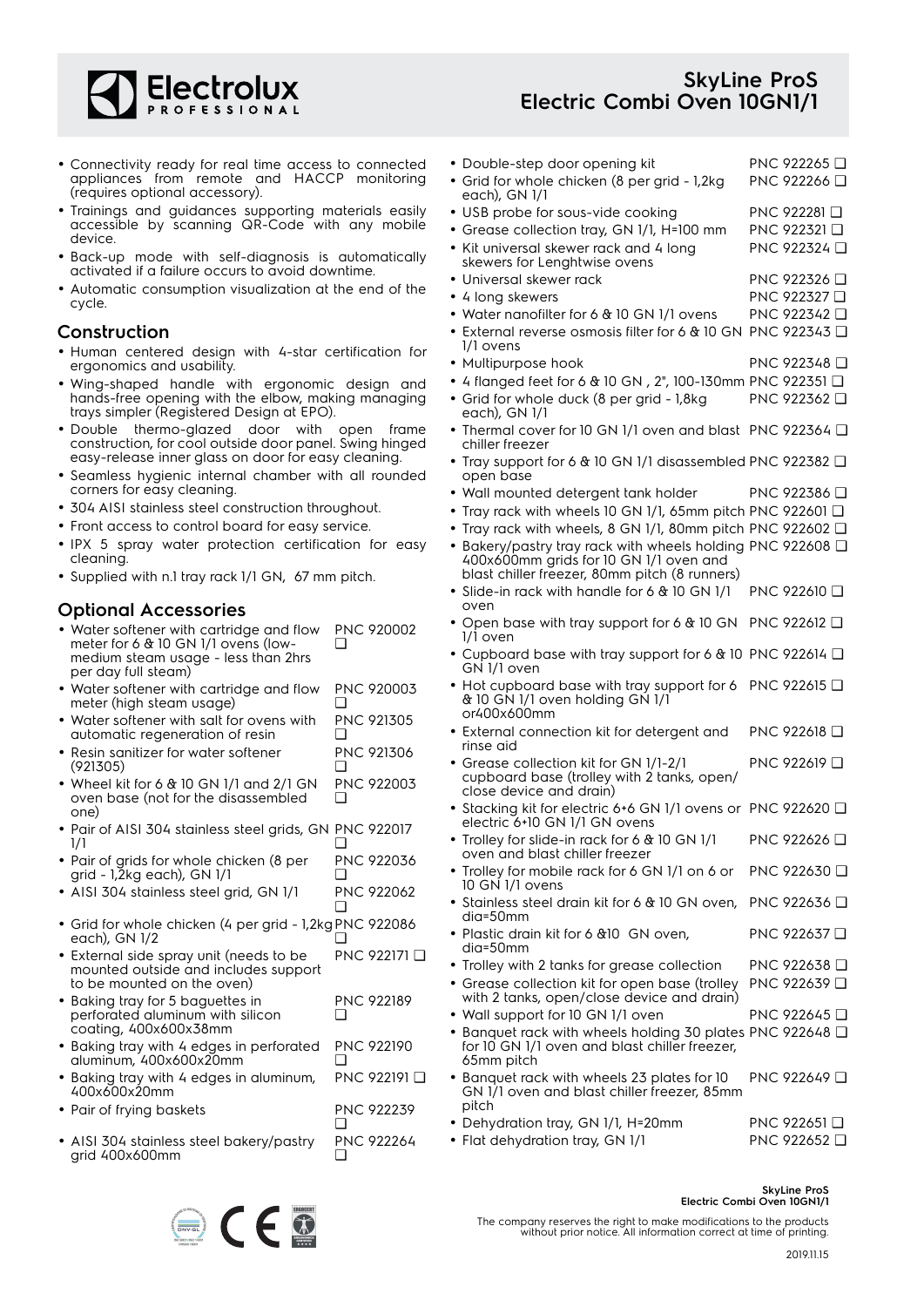

## **SkyLine ProS Electric Combi Oven 10GN1/1**

- Open base for 6 & 10 GN 1/1 oven, disassembled - NO accessory can be fitted with the exception of 922382 PNC 922653  $\Box$
- Bakery/pastry rack kit for 10 GN 1/1 oven PNC 922656 with 8 racks 400x600mm and 80mm pitch ❑
- Stacking kit for gas 6 GN 1/1 oven placed on 7kg and 15kg crosswise blast ❑ chiller freezer PNC 922657
- Heat shield for stacked ovens 6 GN 1/1 on 10 GN 1/1 PNC 922661 ❑
- Heat shield for 10 GN 1/1 oven PNC 922663 ❑
- Fixed tray rack for 10 GN 1/1 and 400x600mm grids PNC 922685  $\Box$
- Kit to fix oven to the wall **PNC 922687**  $\Box$
- Tray support for 6 & 10 GN 1/1 open base PNC 922690  $\Box$
- 4 adjustable feet with black cover for 6 & 10 GN ovens, 150-200mm PNC 922693  $\Box$
- Reinforced tray rack with wheels, lowest PNC 922694 support dedicated to a grease collection tray for 10 GN 1/1 oven, 64mm pitch ❑
- Wifi board (NIU) PNC 922695  $\Box$
- Detergent tank holder for open base PNC 922699 ❑
- Bakery/pastry runners 400x600mm for 6 PNC 922702 & 10 GN 1/1 oven base ❑
- Wheels for stacked ovens PNC 922704 ❑ • Spit for lamb or suckling pig (up to 12kg) for GN 1/1 ovens PNC 922709  $\Box$
- Probe holder for liquids PNC 922714 ❑
- Odourless hood with fan for 6 & 10 GN 1/1 electric ovens PNC 922718  $\Box$
- Condensation hood with fan for 6 & 10 GN 1/1 electric oven PNC 922723 ❑ • Exhaust hood with fan for 6 & 10 GN 1/1 PNC 922728
- ovens  $\Box$ • Exhaust hood without fan for 6&10 1/1GN ovens PNC 922733 ❑

PNC 922746

 $\Box$ 

- Fixed tray rack, 8 GN 1/1, 85mm pitch PNC 922741 ❑
- Fixed tray rack, 8 GN 2/1, 85mm pitch PNC 922742 ❑
- 4 high adjustable feet for 6 & 10 GN ovens, 230-290mm PNC 922745  $\Box$
- • Tray for traditional static cooking,  $H=100mm$
- Double-face griddle, one side ribbed and one side smooth, 400x600mm PNC 922747  $\Box$
- Non-stick universal pan, GN 1/1, H=20mm PNC 925000  $\Box$ • Non-stick universal pan, GN 1/ 1, PNC 925001
- H=40mm ❑ • Non-stick universal pan, GN 1/1, PNC 925002
- H=60mm  $\Box$ • Double-face griddle, one side ribbed PNC 925003
- and one side smooth, GN 1/1 ❑ • Aluminum grill, GN 1/1 PNC 925004  $\Box$
- Frying pan for 8 eggs, pancakes, hamburgers, GN 1/1 PNC 925005 ❑ • Flat baking tray with 2 edges, GN 1/1 PNC 925006 ❑ • Baking tray for 4 baguettes, GN 1/1 PNC 925007 ❑ • Potato baker for 28 potatoes, GN 1/1 PNC 925008 ❑ • Non-stick universal pan, GN 1/2, H=20mm PNC 925009 ❑ • Non-stick universal pan, GN 1/2, H=40mm PNC 925010 ❑ • Non-stick universal pan, GN 1/2, H=60mm PNC 925011 ❑ • Wood chips: oak, 450gr PNC 930209 ❑
- Wood chips: hickory, 450gr PNC 930210 ❑
- Wood chips: maple, 450gr PNC 930211 □
- Wood chips: cherry, 450gr PNC 930212 □
- Compatibility kit for installation on previous PNC 930217 ❑base GN 1/1



**SkyLine ProS**